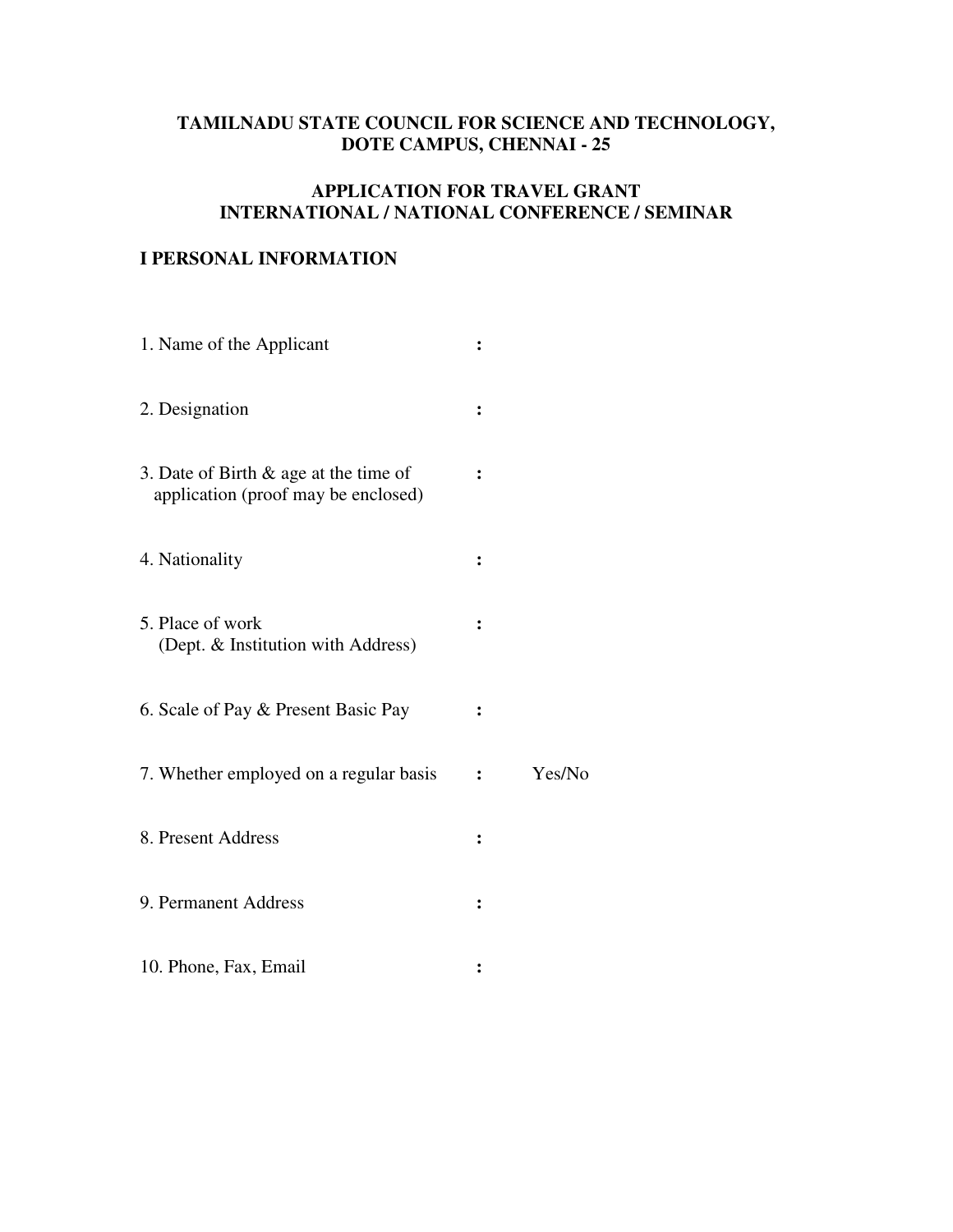## **II** 11 **EDUCATIONAL QUALIFICATIONS**

| S.No | Degree obtained | Year of passing | Percentage of<br>marks<br>obtained | Field of Specialization |
|------|-----------------|-----------------|------------------------------------|-------------------------|
|      |                 |                 |                                    |                         |
|      |                 |                 |                                    |                         |
|      |                 |                 |                                    |                         |
|      |                 |                 |                                    |                         |
|      |                 |                 |                                    |                         |

## **III**. **RESEARCH EXPERIENCE**

- 12. No. of Ph.Ds guided/guiding **:**
- 13. No. of research papers published by **:** the applicant during last 3 years (enclose details)

### IV **DETAILS OF THE CONFERENCE**

- 14. Name of the Conference to be **:** attended
- 15. List of foreign organization **:**  conducting the conference
- 16. Are you having any funded research **:**  project? If yes, furnish details
- 17. Place of Conference **:**
- 18. Period of Conference **:**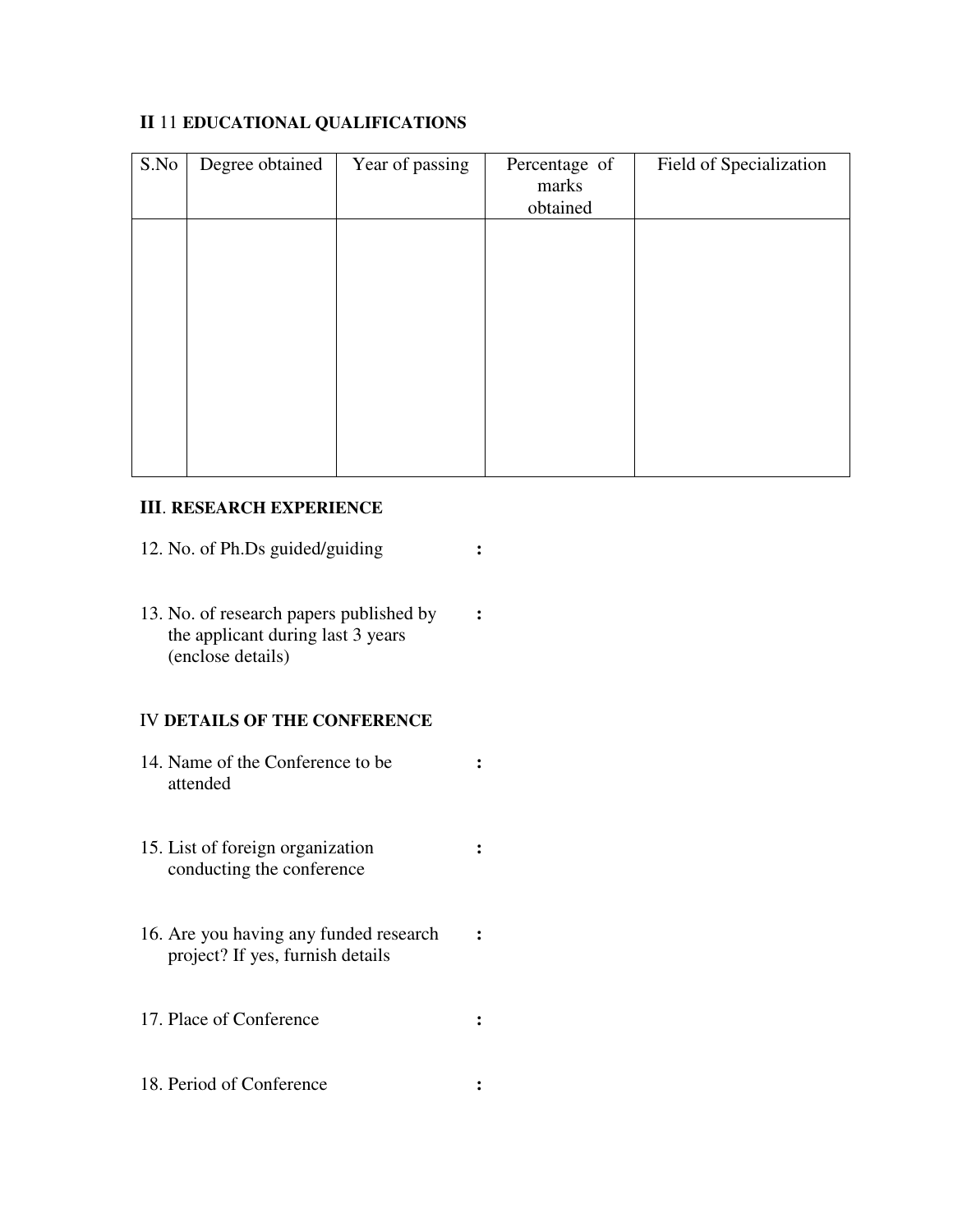- 19. Whether the paper has been accepted **:** for **oral presentation** at the meeting. If yes, attach proof
- 20. Purpose of visit and its relevance in **:** Indian context
- 21. Relevance/Importance of the **:** research paper to be presented
- 22. Whether any co- author of the paper **:**  attending the conference. If yes, the source of funding may be indicated

### **V FINANCIAL ASPECTS**

23. Estimated cost of travel **:** (in Rupees currency)

 Extent of Financial support assured by the inviting foreign organization (photo / attested copies of letters from the foreign / international inviting organization agreeing to meet the expenses, etc., must be enclosed)

- 24. Details of financial support assured **:**  and source
- 25. Names of other organizations **:**  approached & the amount requested
- 26. Amount of assistance sought from **:**  Tamilnadu State Council for Science and Technology
- 27. Whether received any foreign travel **:** assistance from Tamilnadu State Council for Science and Technology during the proceeding 3 years; if yes, amount received & date of receipt etc may be given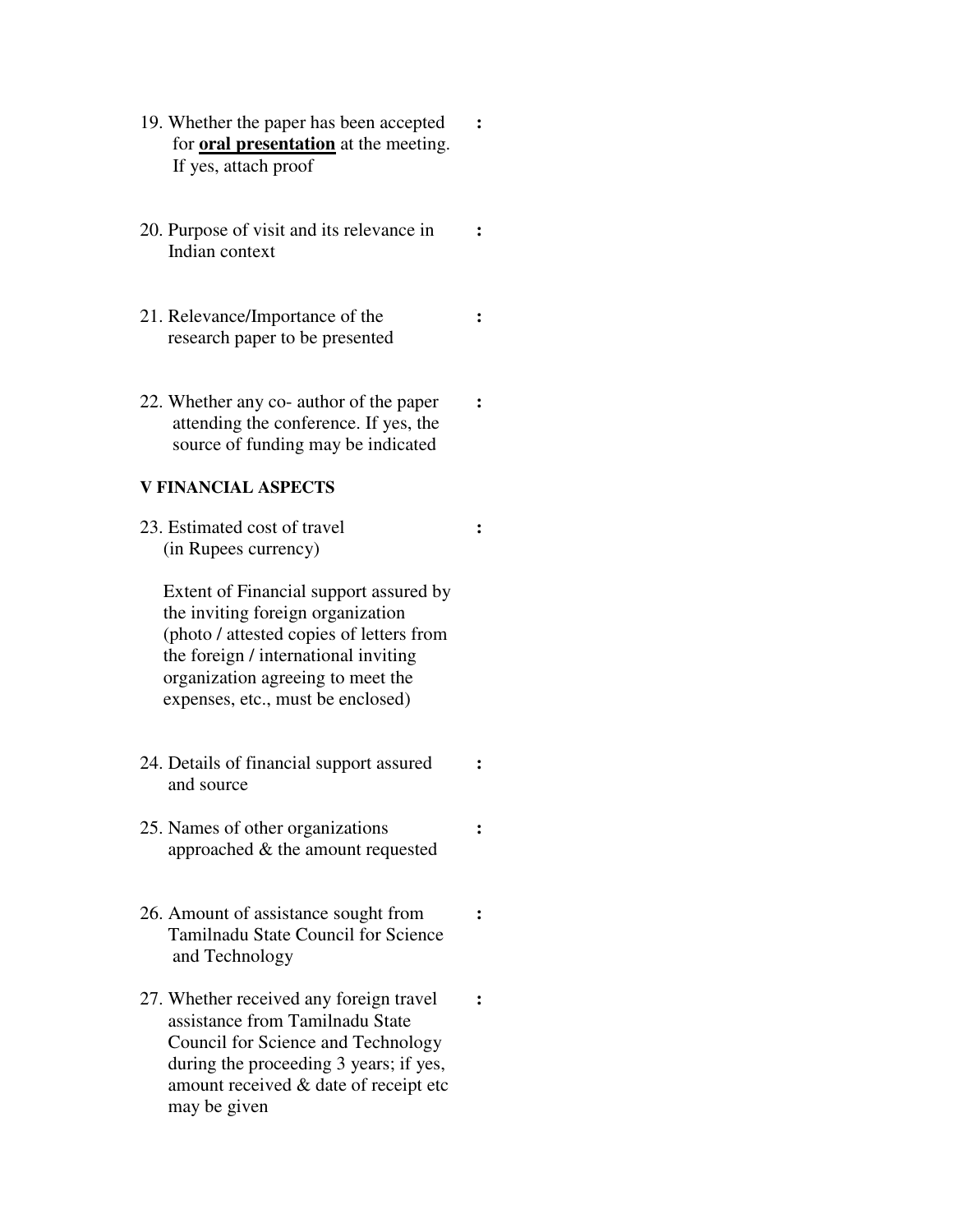# **VI GENERAL**

Name and address of 3 Scientists / Experts who are aware of the applicant's work

1

2

3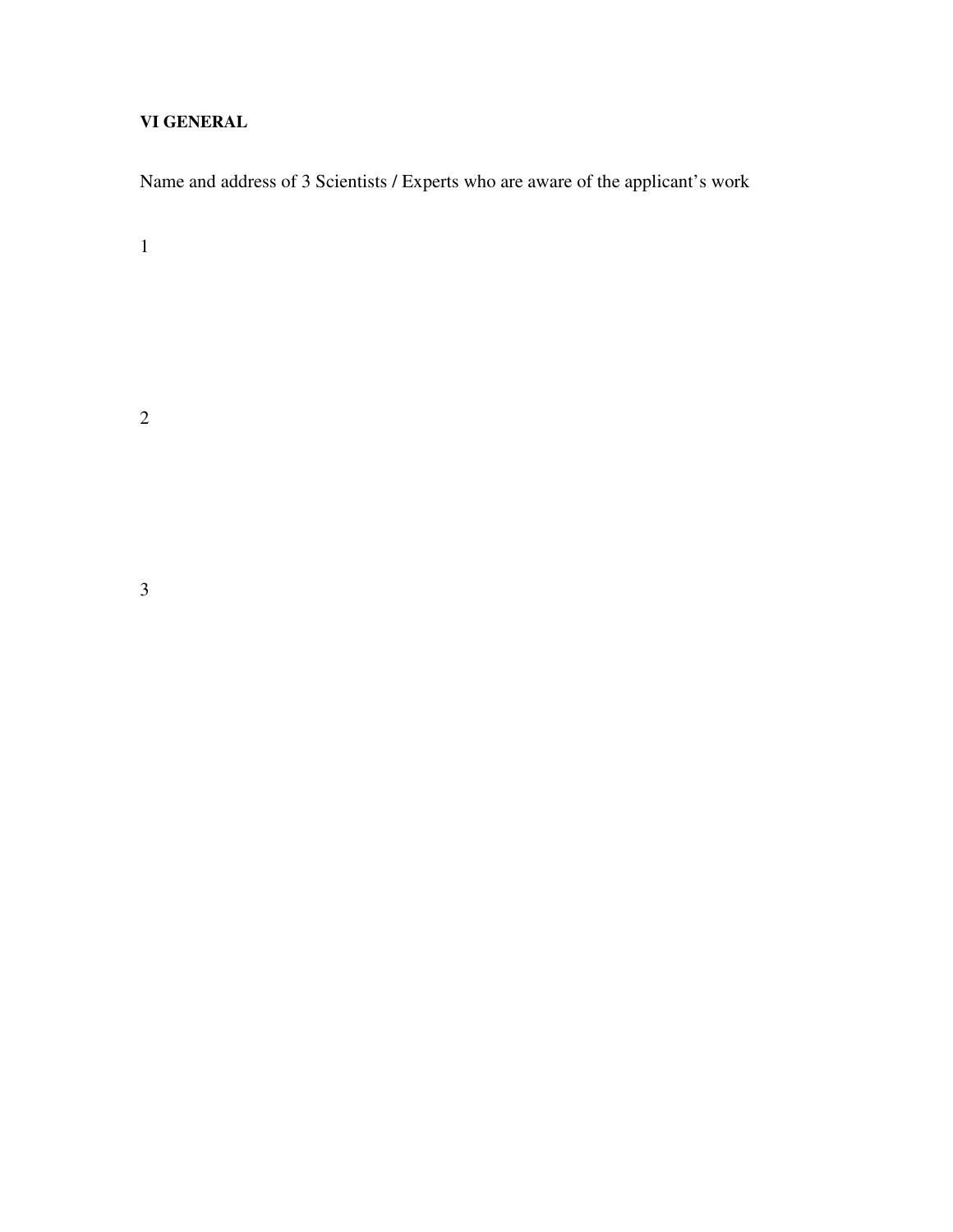# **CERTIFICATE**

I certify that the information furnished above are correct, I agree to deliver a lecture / seminar on the research paper presented, after the conference, in our institution and another institution and agree to submit the necessary certification along with my claim.

Place :

Date : Signature of the applicant

Recommendation of Head of the Institution

 **Signature of the Head of the Institution**  (Registrar / Principal with seal)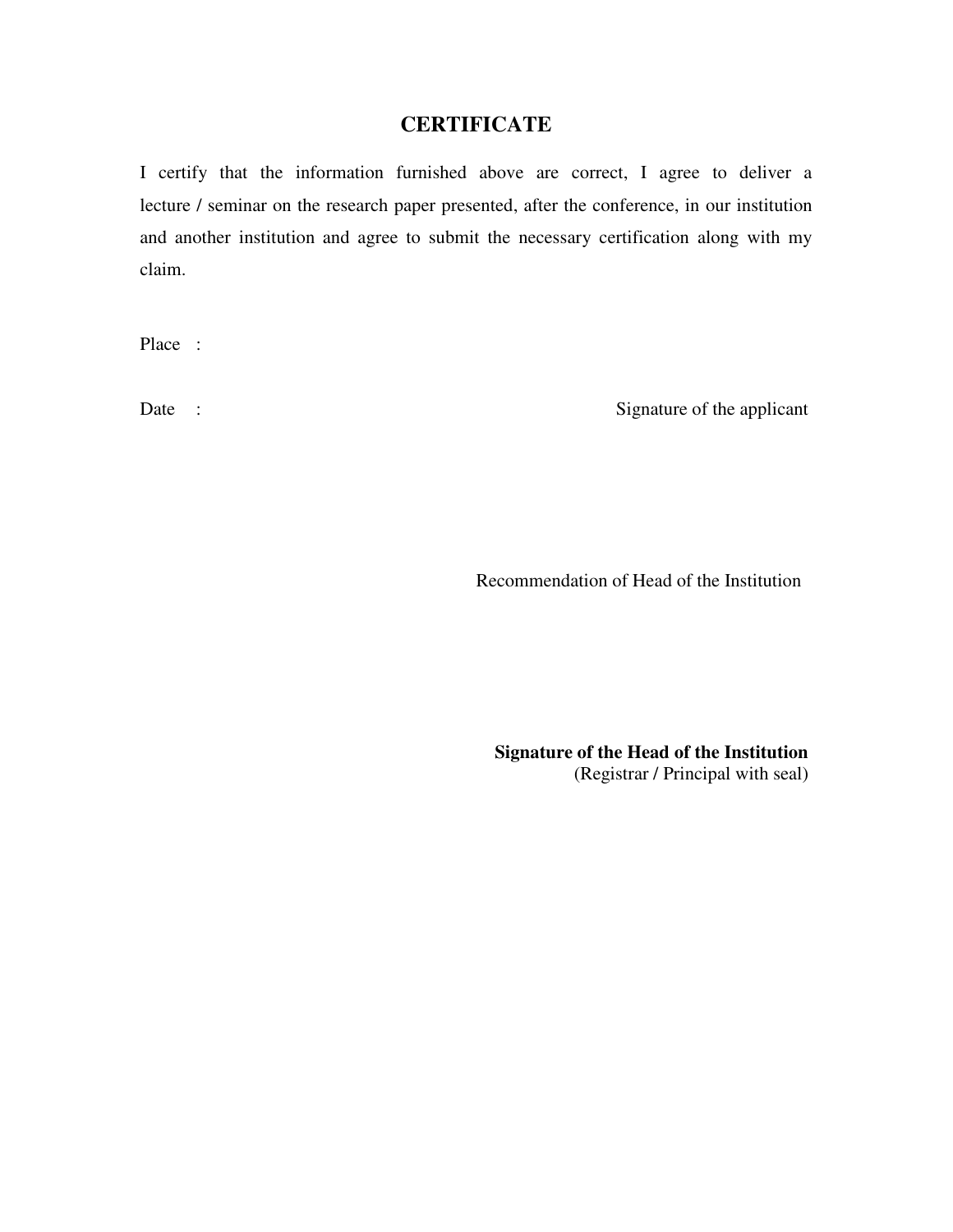### **TAMILNADU STATE COUNCIL FOR SCIENCE AND TECHNOLOGY**

### **(Autonomous body under Government of Tamilnadu)**

### **DOTE Campus, Chennai – 600025**

### **Partial Financial Assistance to Travel**:

 Under this scheme, partial financial assistance is extended to young research scientists who are 40 years or below, and working at Universities/Colleges/Autonomous Institutions/Govt. Departments in Tamilnadu towards the cost of travel at the maximum of **Rs.30,000/- or 50% of air fare**, whichever is less for the **oral presentation of the papers** at the International Conferences/Seminars/Symposia. In the case of National Conferences/ Seminar/ Symposia first class train fare (to and fro) will be provided

#### **Conditions governing travel-grant are:**

- $\div$  The other 50% air-fare is to be met by the University/ College/ Other Scientific Organization/ Government Departments. A certificate to this effect should be sent along with your application.
- The journey can be made by any Airlines including Air-India/Indian Airlines.
- The payment will be made after completion of the journey and the amount will be disbursed through the head of the Institution.
- The candidate should preferably have made two research publications in the referred journals/conference proceedings during the preceding 3 years from the date of application